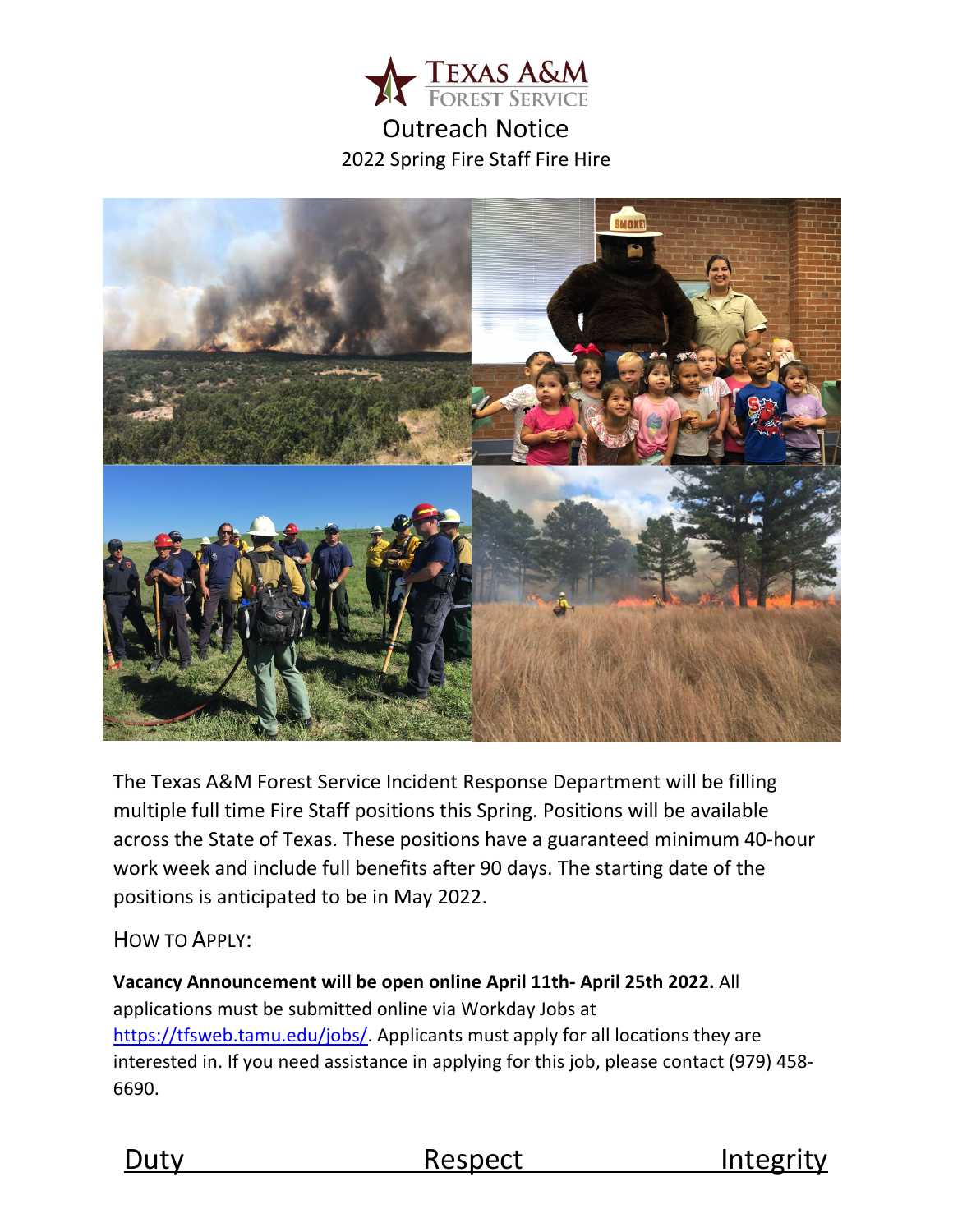

## GENERAL DUTIES:

- Responding to wildland fires, both in Texas and nationally, as part of anengine, dozer, or hand crew.
- Respond to all-hazard incidents, both in Texas and nationally, such as hurricanes and winter storms.
- Work on mitigation/ fuels reduction projects both crew and mechanized.
- Travel away from home unit sometimes exceeding 14 days.
- Possibility of working holidays when on emergency response.
- Maintain equipment, vehicles, and facilities while also keeping upwith administrative duties.
- Stay in good physical shape with the ability to pass a minimum of the Moderate Work Capacity test. (Walk 2 miles in 30 minutes with a 25-pound packon.)

## POSITION SPECIFIC DUTIES:

The Wildland Urban Interface Coordinator position has a variety of responsibilities which include, but are not limited to:

- Develop, implement, and actively participate in wildfire mitigation projects to protect values at risk.
- Work with fire departments, community leaders, and homeowners to complete Wildfire Risk Assessments and develop Community Wildfire Protection Plans.
- Educate home owners on fire resistant landscaping and home construction.
- Participate in wildland prevention education programs.
- May serve as Public Information Officer during wildfire or all hazard response providing current and timely information as well as prevention and preparedness messages to the media.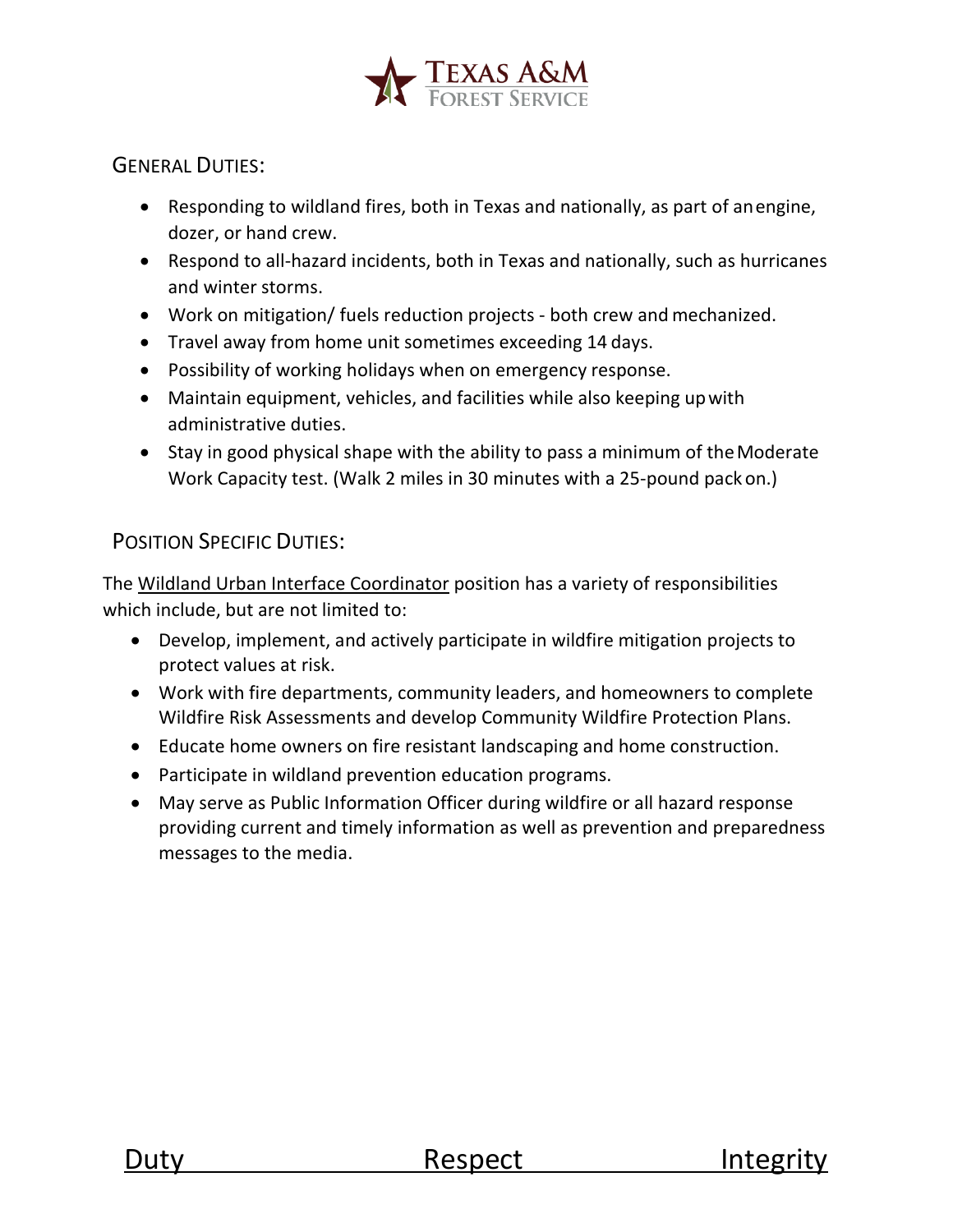

The Task Force Coordinator position has a variety of responsibilities which include, but are not limited to:

- Lead, supervise, and develop up to 12 Resource Specialist during emergency response and day to day duties.
- Manage a combination of fire equipment that could include: Type 1, 2 and 3 Bulldozers, Type 3 Tractor Plows, Type 3 and Type 6 Engines, UTVs, Service Trucks, and other miscellaneous equipment.
- Operate and drive a variety of equipment and vehicles. Applicants willbe required to obtain Class A CDL within 180 days of employment. (It is recommended that applicants hold a Class A CDL Permit.)
- Assist with the capacity building of fire departments which consists ofthe delivery of equipment and training, and attending meetings.
- Assist with public education and mitigation programs.

The Fire Coordinator position has a variety of responsibilities which include, but are not limited to:

- Build relationships with fire departments and other emergency management organizations in assigned region.
- Build the capacity of fire departments in assigned region by coordinating agency programs that provide them with equipment, vehicles, training, and grants.
- Attend Emergency Management meetings and events throughout assigned region and the State of Texas.
- Operate and drive a variety of equipment and vehicles.

# BENEFITS:

The A&M University System strives to maintain a competitive, high-quality benefit package to support the health and wellness needs of our diverse workforce. This includes comprehensive health and welfare insurance plans, additional health and lifestyle programs, and optional retirement savings opportunities. An additional benefit is a Work Capacity Test incentive of \$500 for passing the arduous pack test (3 miles in 45 minutes with a 45-pound pack on), available once a year.